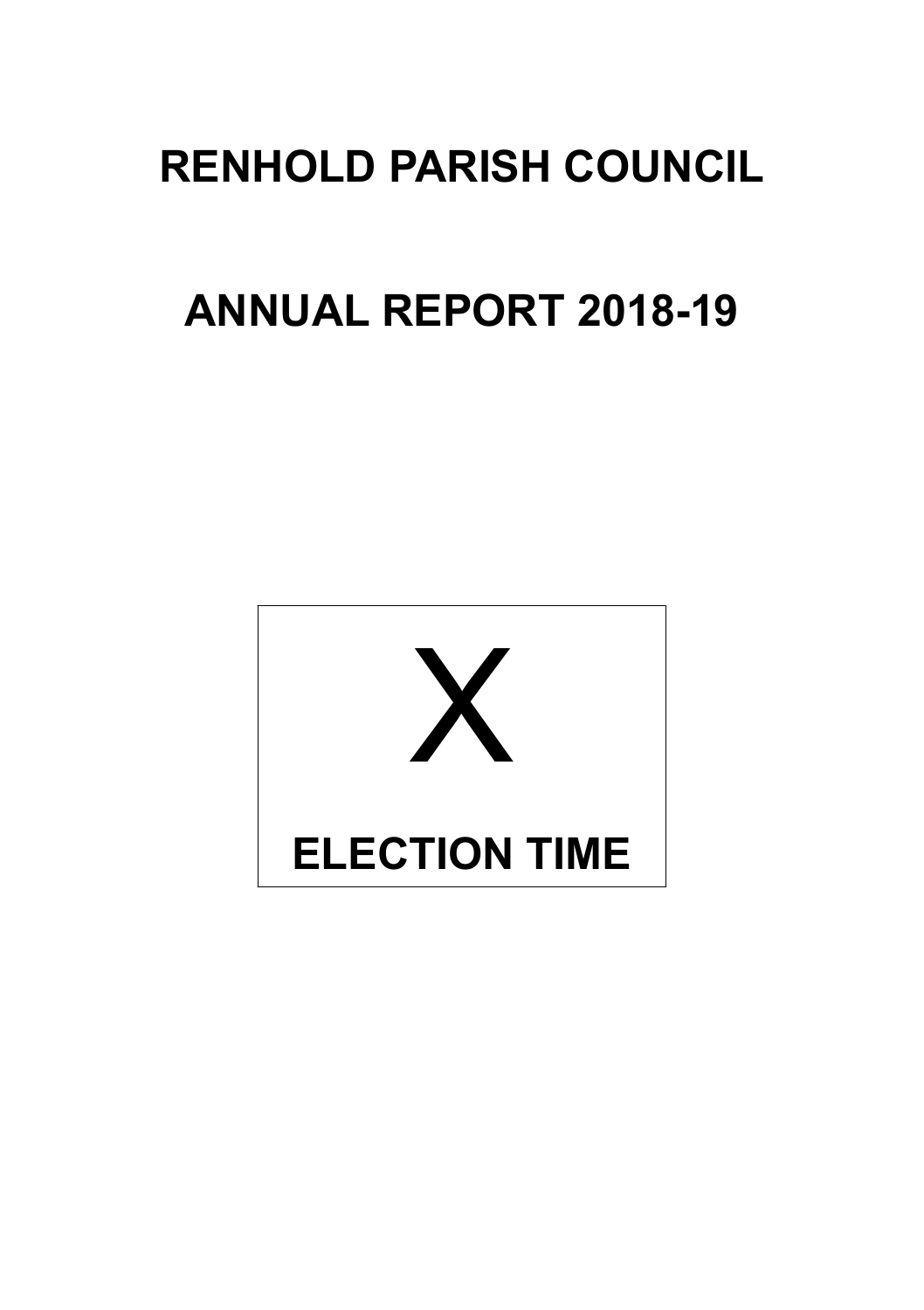#### **FORWARD**

This is the 9<sup>th</sup> report that Renhold Parish Council has prepared for delivery to every property in the parish. It presents information on the Parish Council's activities during 2018 – 19 and shows how your money, in the form of the Parish Precept, has been spent. We hope you find it interesting, and welcome feedback on the content and format.

As discussed in my forward last year an ongoing issue continues to concern why both the Parish Council and the Village Magazine continue to print and deliver hard copies of documents that can so much more easily be distributed, at virtually no cost, by electronic mediums. Not everyone uses the internet and the social media, and by continuing to deliver copies of important documents to every address in the parish we can ensure that everyone at least has the opportunity to read about life in Renhold.

This year unusually the Annual Report is being produced and circulated before the end of the parochial year. This is because on 2nd May 2019 there are the local elections, for the Mayor, the Borough Council and the Parish Council. These occur every 4 years and the Parish Council decided that the Annual Report provided the opportunity to explain the procedure as it affects election to the Parish Council. As a result, it is not possible to provide complete information for some topics, for example the total number of planning applications considered, as there will be at least one Parish Council meeting after this Annual Report is produced.

Ian Slater

Chairman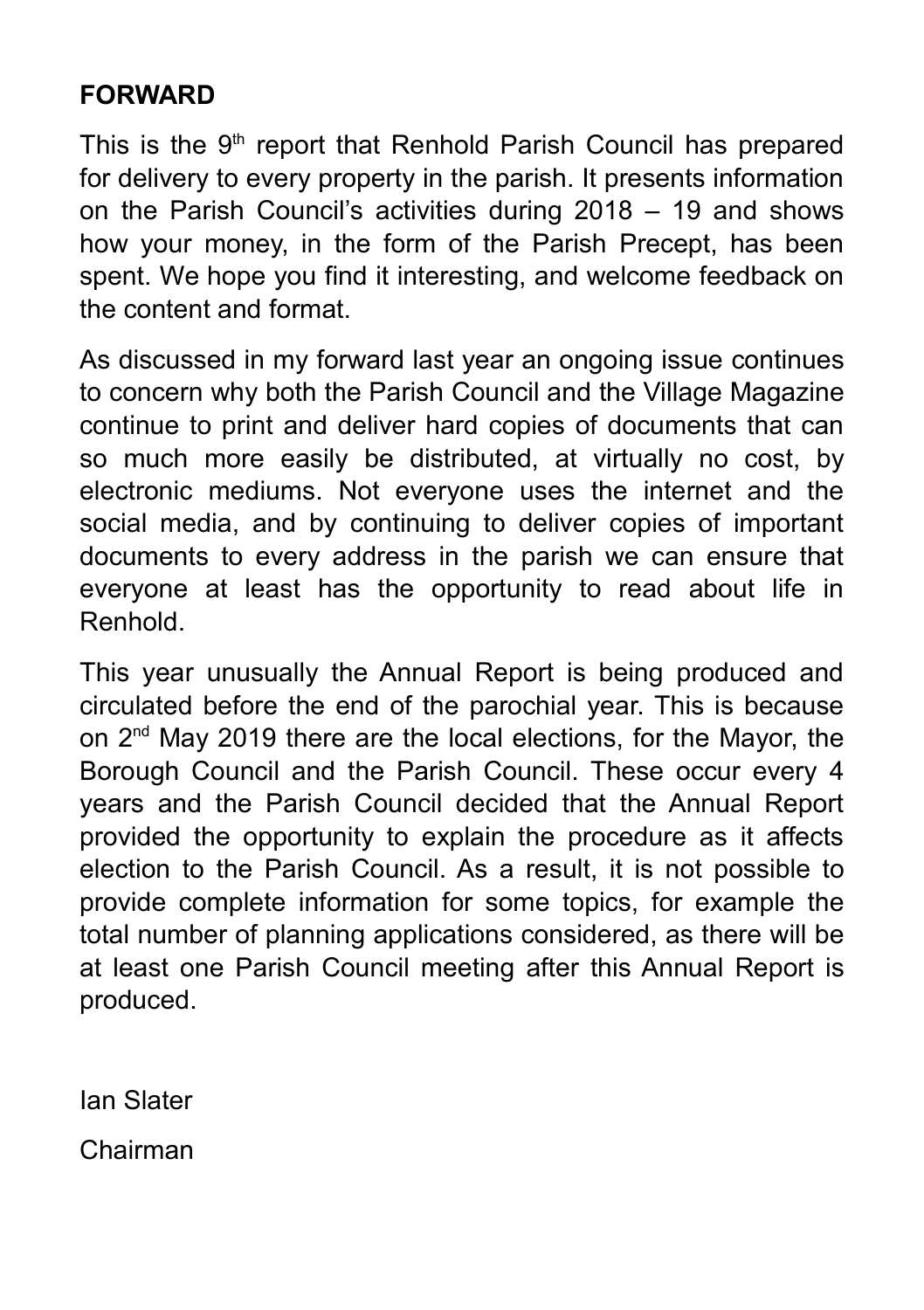### **THE PARISH**

The Parish of Renhold encompasses the original village, essentially a collection of 'ends', and the 3 new estates off Norse Road – Cranbourne Gardens, Aspire and The Spires, Renhold Brook forms the parish boundary with Bedford. At the turn of the century Renhold had some 550 properties and the last 17 years have seen some 830 further properties added in the 'new' estates. For the Parish Council the village and the estates present different issues, and opportunities, as reflected in this report.

### **THE PARISH COUNCIL**

The Parish Council comprises 9 Parish Councillors and the Clerk to the Parish Council. 5 Councillors are elected to represent the village ward and 2 each for the Cranbourne Gardens and Spires wards. The Clerk is a paid officer appointed by the Parish Council to keep its business in order.

Darren Rayner was appointed to the Parish Council through an uncontested election in November 2017. Unfortunately, pressure of his day job led to Darren resigning from the Council in July 2018. Following advertisement of the vacancy Richard Cook was co-opted at the November meeting. Whilst welcoming Richard the Parish Council expressed their disappointment that given the number of elections that have been called for the Spires Ward no resident of the ward had come forward to represent it.

At the January 2019 meeting it was announced that Andy Gregory had resigned from the Council for personal reasons. Because of the proximity to the elections in May it was not necessary to formally advertise the vacancy and the Parish Council could co-opt. Anyone interested was advised to contact the Parish Clerk for further information. At the time of writing no one has approached the Clerk.

We take this opportunity to thank those who have served on the Parish Council between 2016 and 2019.

Parish Councillors' details appear each month in the Village Magazine.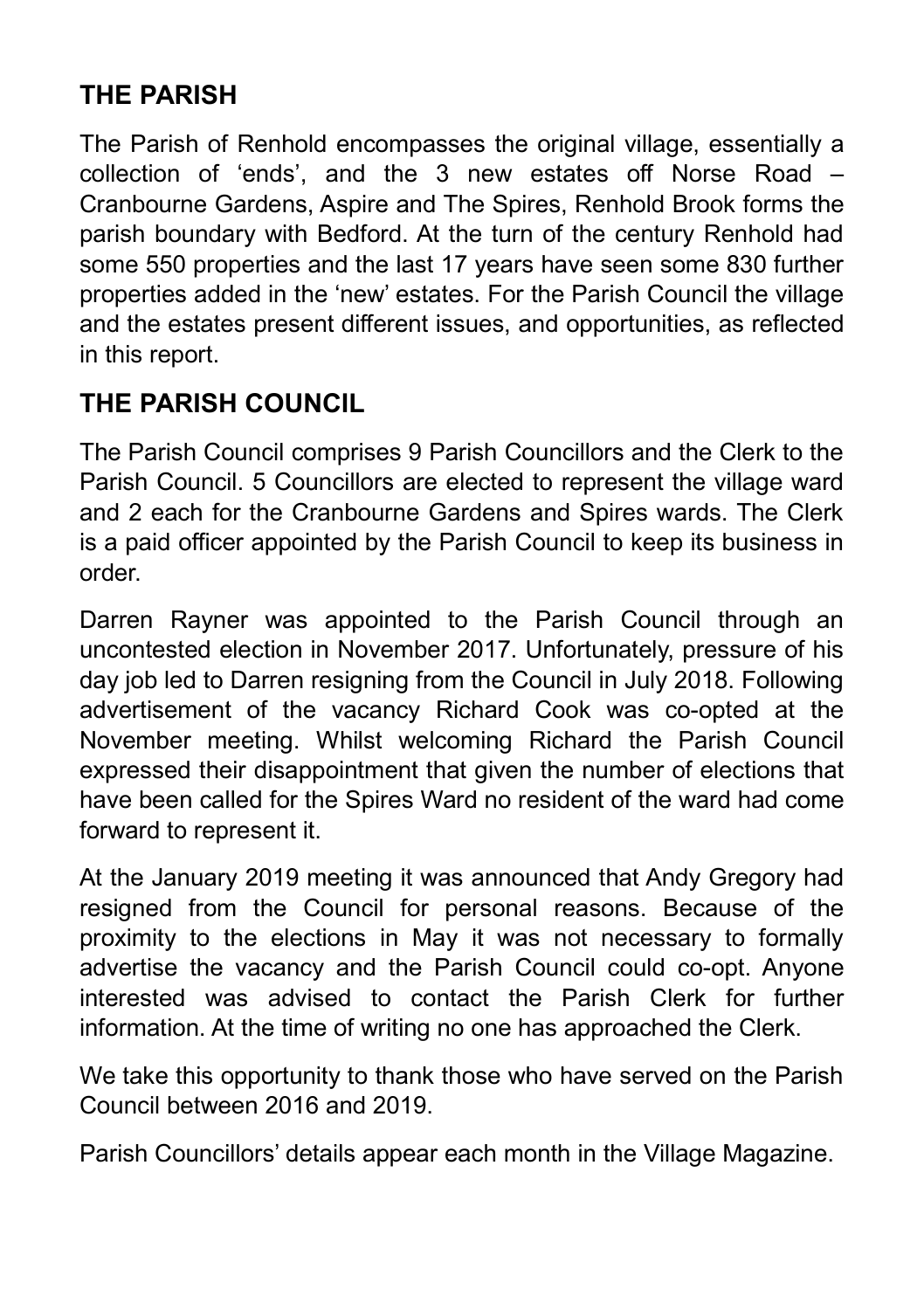Mrs Lizzie Barnicoat has now been our Clerk for 10 years, and she continues to seek to improve how the Parish Council works and to keep our processes up-to-date and reflecting the latest guidance.

#### **How We Work**

In 2018 – 19 the Parish Council will have met 10 times.

Meetings were held in the Village Hall and in the Chapel and were all open to the public. Residents are invited to contribute to all items on the agenda, and there's a specific Open Forum item when residents can raise matters that concern them for the Council to consider. Meetings start at 7.30pm and we aim – not always successfully – to finish by 9.00pm. Our 4 Borough Ward Councillors are invited to attend and to up-date us on what the Borough Council is doing that impacts on the parish.

Parish Councillors attend other meetings to represent the parish and to be trained. The meetings are principally the Borough Council's Town and Parish Network, the Borough Assembly, the Bedfordshire Association of Town and Parish Councils, Bedfordshire Police and with our MP. There are also workshops and training especially on aspects of being a Councillor and on the continually changing planning system, and meetings with Borough Council Officers.

In Renhold, Parish Councillors are not paid for their work and Councillors have not claimed expenses either. The salary of the Clerk is determined in relation to national scales and her hours are reviewed each year when the budget is set having regard to the pressure on her time. Additional work by the Clerk, especially in respect of responses to the Local Plan, has meant additional hours in 2018 – 19.

#### **PLANNING**

The Parish Council is consulted by Bedford Borough Council on all planning applications in the parish and on all planning policy documents as they pass through their various stages. In 2018 – 19 the Parish Council commented on an increased number of planning applications, ranging in scale from vehicle crossovers, through domestic extensions to redevelopments. 2018 – 19 has seen an increased number of applications for new dwellings on private green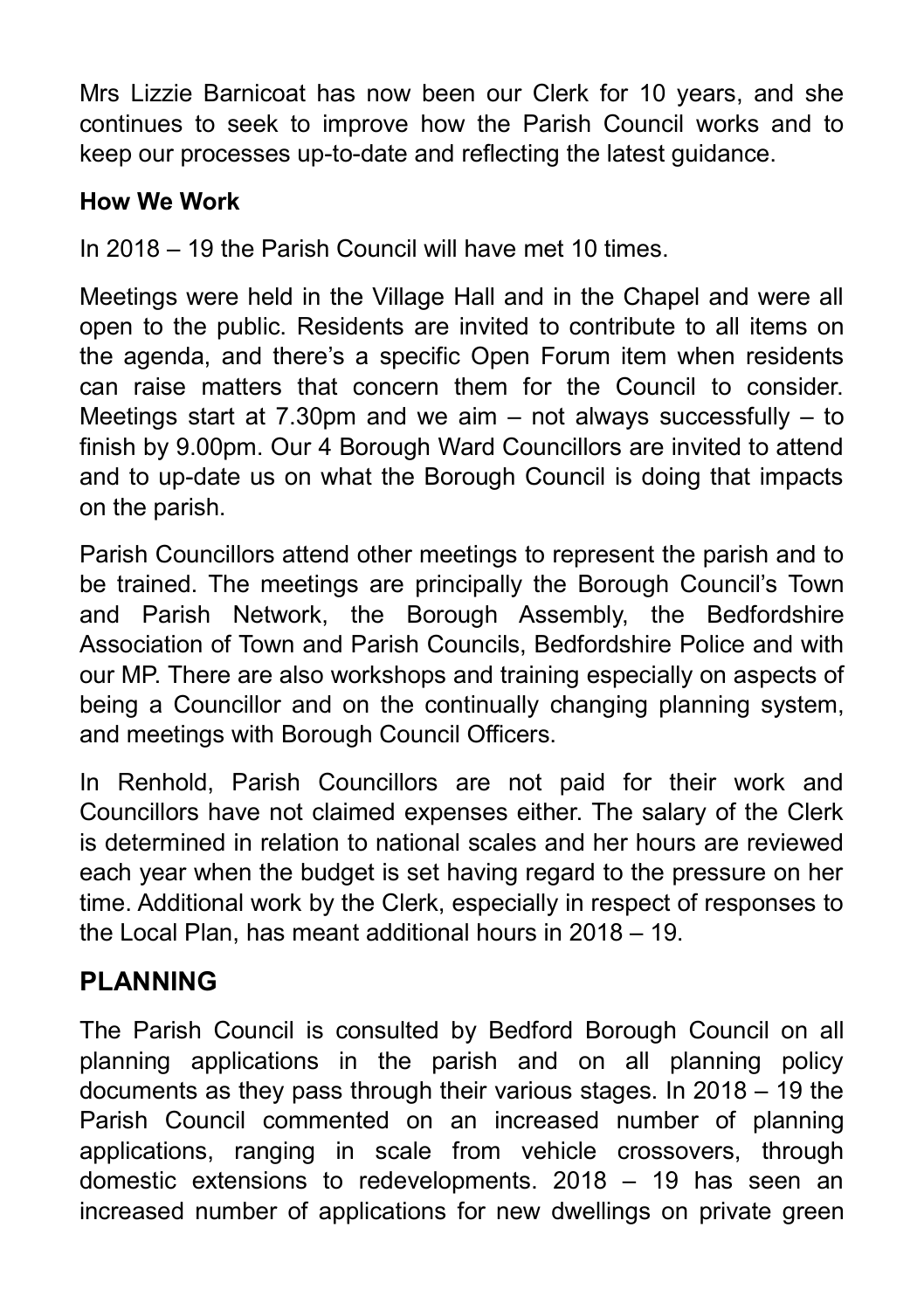spaces and rear gardens. In the January 2019 Parish Council meeting alone, there were applications for a total of 17 dwellings on previously unbuilt on land. Having fought the proposal in the Local Plan for 500 new dwellings in Salph End, the Parish Council is resisting proposals for smaller developments that would increase the urban feel of the village. Our views on planning applications are not always accepted by the Borough Council, but most are.

An ongoing concern is the eyesore that is the site of the former Three Horseshoes public house in Top End. As we write this Annual Report there is a planning application to replace the existing approval for a restaurant and one house with a scheme of 3 detached houses. We need to do something to remove this eyesore from the village scene.

The Bedford Borough Local Plan 2035 continues to progress. The proposal in 2017 that 500 dwellings and a school should be built in Salph End was the subject of a strong objection from the Parish Council and by Renhold residents. This proposal was deleted when the subsequent consultation document was published in February 2018. At the next stage of the preparation of the Local Plan, in October 2018 the Parish Council again submitted a robust response reminding the Borough Council, and the Planning Inspectors who will now consider the Local Plan, why it will be inappropriate to propose any further built development in the parish. During the Local Plan's consultations leaflets have been delivered by Parish Councillors to every property in the parish advising residents how to get involved. The Parish Council's full responses can be seen on its website [http://renhold.bedsparishes.gov.uk]. The next stage in the process will be a public inquiry into the local plan's proposals, and the Parish Council has indicated it wishes to be involved as necessary.

#### **HIGHWAYS AND TRAFFIC**

In 2018 – 19 traffic issues continued to be a major concern for the Parish Council.

On the new estates the roads and open spaces on Cranbourne Gardens and The Spires are adopted and therefore are the responsibility of the Borough Council. The Aspire estate is different in that the developer, Orbit Homes, has retained ownership of roads and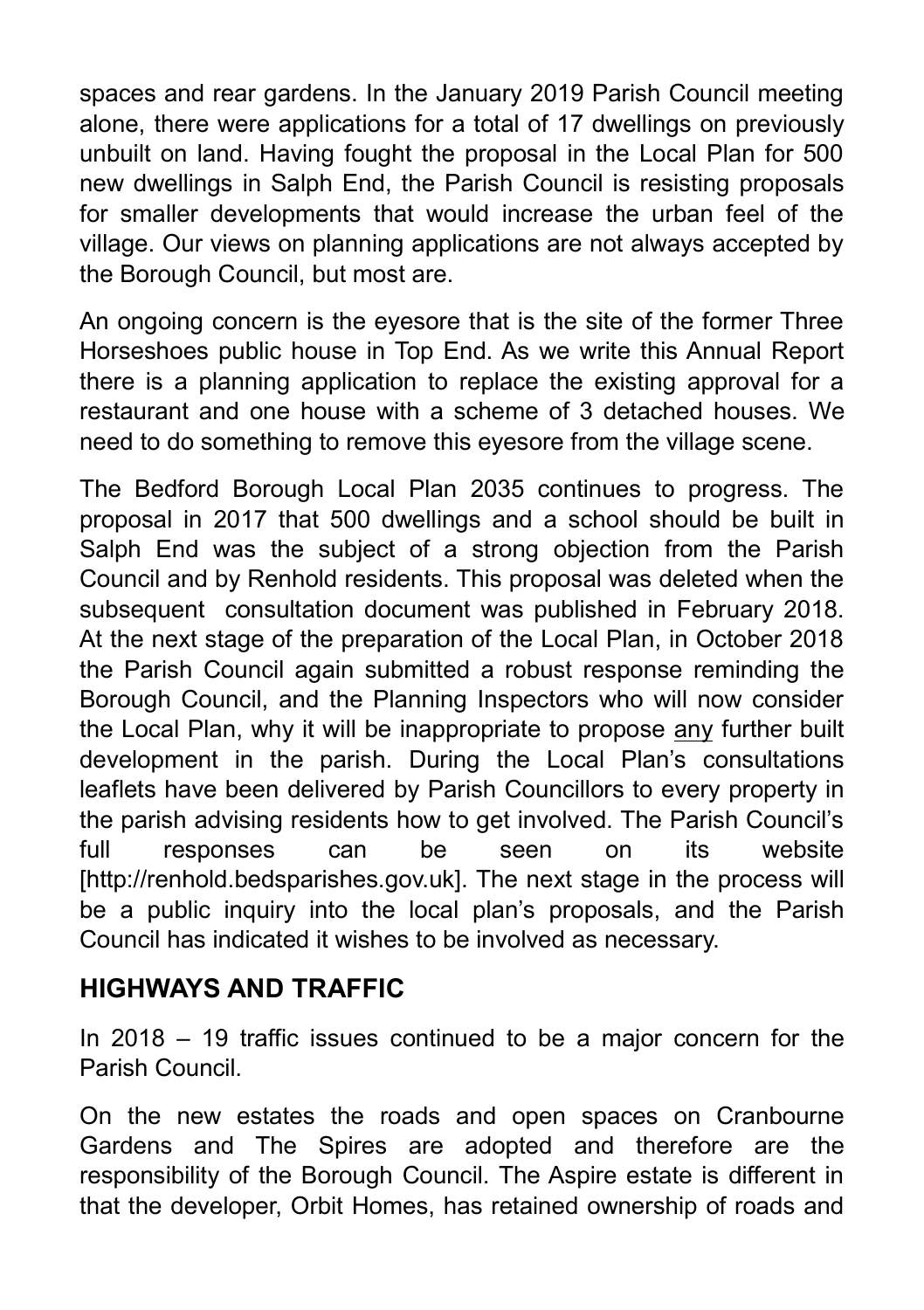open spaces in perpetuity and is therefore responsible for their ongoing maintenance.

In the village, as in previous years, the issues continue to relate to an apparent lack of enforcement of measures already in place to address speeding, rat-running, overweight traffic, and on-street parking at Renhold VC Lower School. The Parish Council, assisted by residents as part of the Community Speedwatch initiative, has again tried to progress action on these matters during 2018 – 19.

A speed limit of 30mph applies throughout the village, and Speedwatch volunteers have been re-enforcing the message and reporting offenders to the Police, who in turn write to speeding drivers.

After 4 years of pressure from the Parish Council average speed cameras were installed in 2016 at Church End and between Top End and Green End. They have had a positive effect on traffic through this part of the village. The Parish Council has requested cameras on Ravensden Road; the Borough Council has lifted its embargo on new schemes, although with a limited budget only 4 or 5 new schemes can be delivered each year. The Parish Council is discussing with Borough Council officers a way by which cameras might be introduced in the foreseeable future.

Hookhams Lane continues to present problems. A survey by the Police in 2018 identified average speeds in parts of Hookhams Lane of around 38mph, reinforcing the message that something needs to be done. At this moment average speed cameras seem to be unlikely. The Parish Council has continued to press Borough Council officers to identify what can be done to 'protect' residents of Hookhams Lane from speeding vehicles, but to date the Borough's Officers have advised that the bends and 'hills' on Hookhams Lane so restrict forward visibility as to make speed restrictions such as chicanes difficult to accommodate. The absence of street lights is also a factor making speed humps or traffic islands unlikely. As the 2018 – 19 year comes to an end the Borough officers are looking at a potential chicane near Home Close. The Parish Council is funding this work, and if a scheme is approved it will be the Parish Council that has to fund it.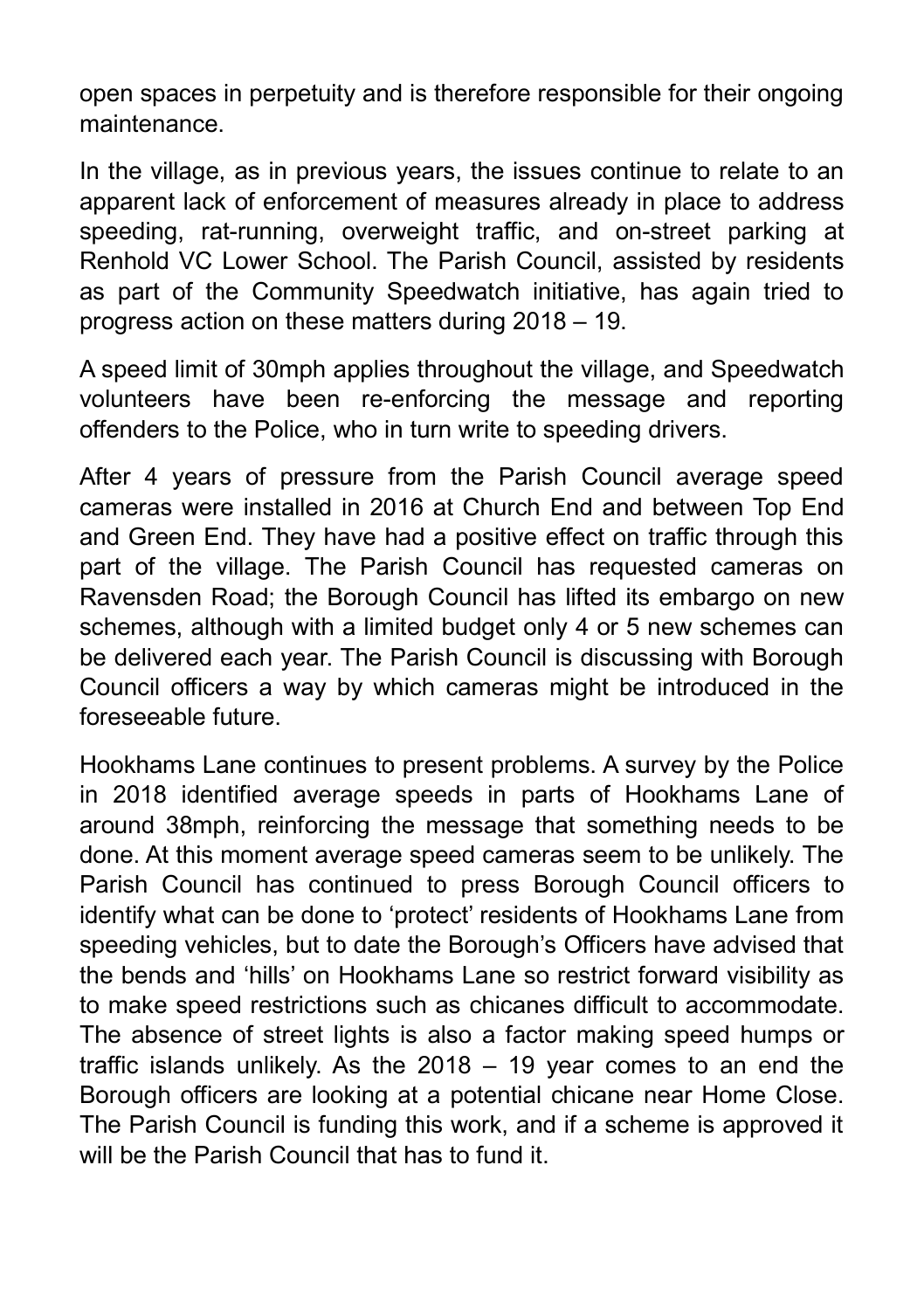Residents continue to report offenders who are not observing the 7.5 tonne weight limit on Hookhams Lane but with limited effect.

Assisted by residents, the Parish Council continues to press for enforcement of the Traffic Regulation Order [TRO] that bans through traffic between Wilden Road and the bypass during the morning and afternoon peaks. Unfortunately, the alternative route for rat-running traffic is likely to include Hookhams Lane.

The Parish Council recognises that all of the restrictions that have been or are being introduced restrict the movement of residents in their own village. However, that's the price of a better environment for all residents in Renhold, surely a price worth paying?

The last, but by no means least, issue with traffic centres on the numbers of vehicles parking on Church End at the start and finish of the school day. With the increased size of the school since September 2017 there are more parked cars even during school hours. The school is now also serviced by a double-decker school bus, which parks on the yellow zig-zags in front of the school seriously restricting visibility of children and parents wishing to cross the road to use the footpath opposite to the Norse Road estates. Measures over the years to protect residential amenity have included H bars at residential gateways and double yellow lines at the blind bend by the barns and either side of Church Close. A camera was installed by the Borough Council in 2018 to catch offenders parking on the yellow zig-zag area, and after representations by residents and the Parish Council the new street light installed as part of the scheme was deemed unnecessary and switched off. As necessary further double yellow lines will be requested to improve safety along Church End, but it is recognised that these will not solve the parking problem.

There are then the day-to-day issues of road and footpath repairs – both beside the roads and along the designated footpaths and bridleways in Renhold. The footways in Hookhams Lane were refurbished in February / March 2018, but are already being reduced in width by overgrown hedgerows and brambles, especially by the brook where it seems to be impossible to establish responsibility for work to cut them back.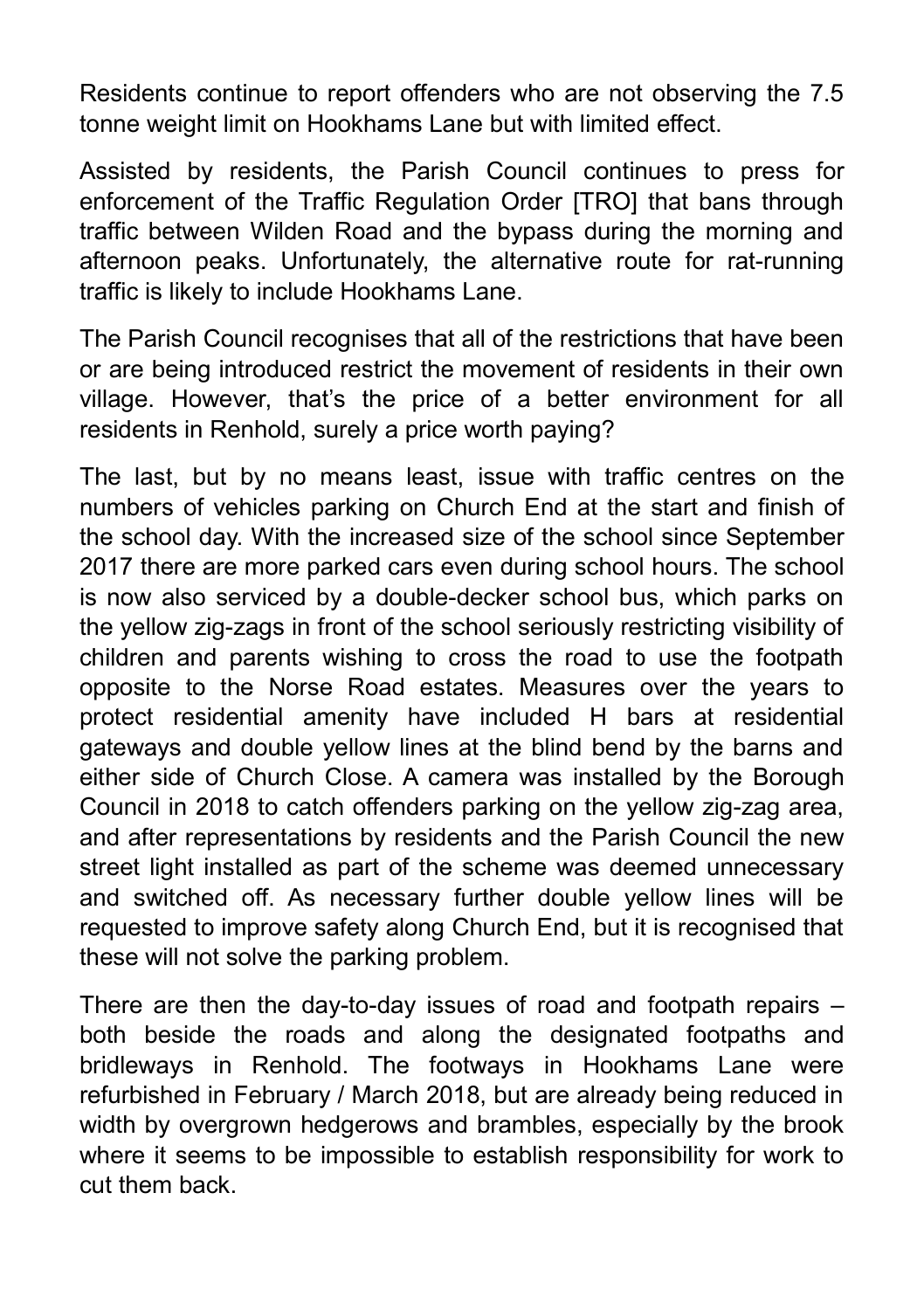The Parish Council will continue to give all these issues its full attention in 2019 – 20, but again reminds residents that it has no formal powers on highways matters and so cannot, itself, resolve them.

#### **ENVIRONMENT**

Much of the work in respect of traffic, footpaths and planning is principally directed to protecting and improving the parish's environment. The Parish Council's only direct responsibilities relate to cutting the grass verges through the village, maintaining the Village War Memorial, and cleaning the bus shelters.

There are Street Champions for most roads in the village and for some in the new estates, and they undertake regular litter picks that have greatly improved the parish's environment. Residents have also taken responsibility for ensuring that noticeboards in the village and the estates are kept clean, tidy and up-to date.

#### **FINANCE**

The Parish Council is funded by the Parish Precept, as shown on your Council Tax bill. In 2018 – 19, for the seventh year, this was again set at £17,000, and this is split between the residential properties in the parish. We also receive a grant from the Borough Council towards the cost of cutting the grass verges in the village. As a responsible council the Parish Council has regard to future events when setting the precept, for example the contribution towards the average speed cameras and the need in due course for an extension to the church graveyard. The Parish Council provides grants to local organisations, each of which has to be applied for and justified at the start of the financial year.

The budget is summarised at the end of this report. In 2018 – 19 although final figures are not available as we are not yet at the end of the financial year but wish to get the Annual Report circulated. The Parish Council's expenditure is generally within budget with an underspend overall. A financial analysis is on the back page of this Annual Report.

Finance is a standing item on the Parish Council's agenda, when progress against the budget can be monitored.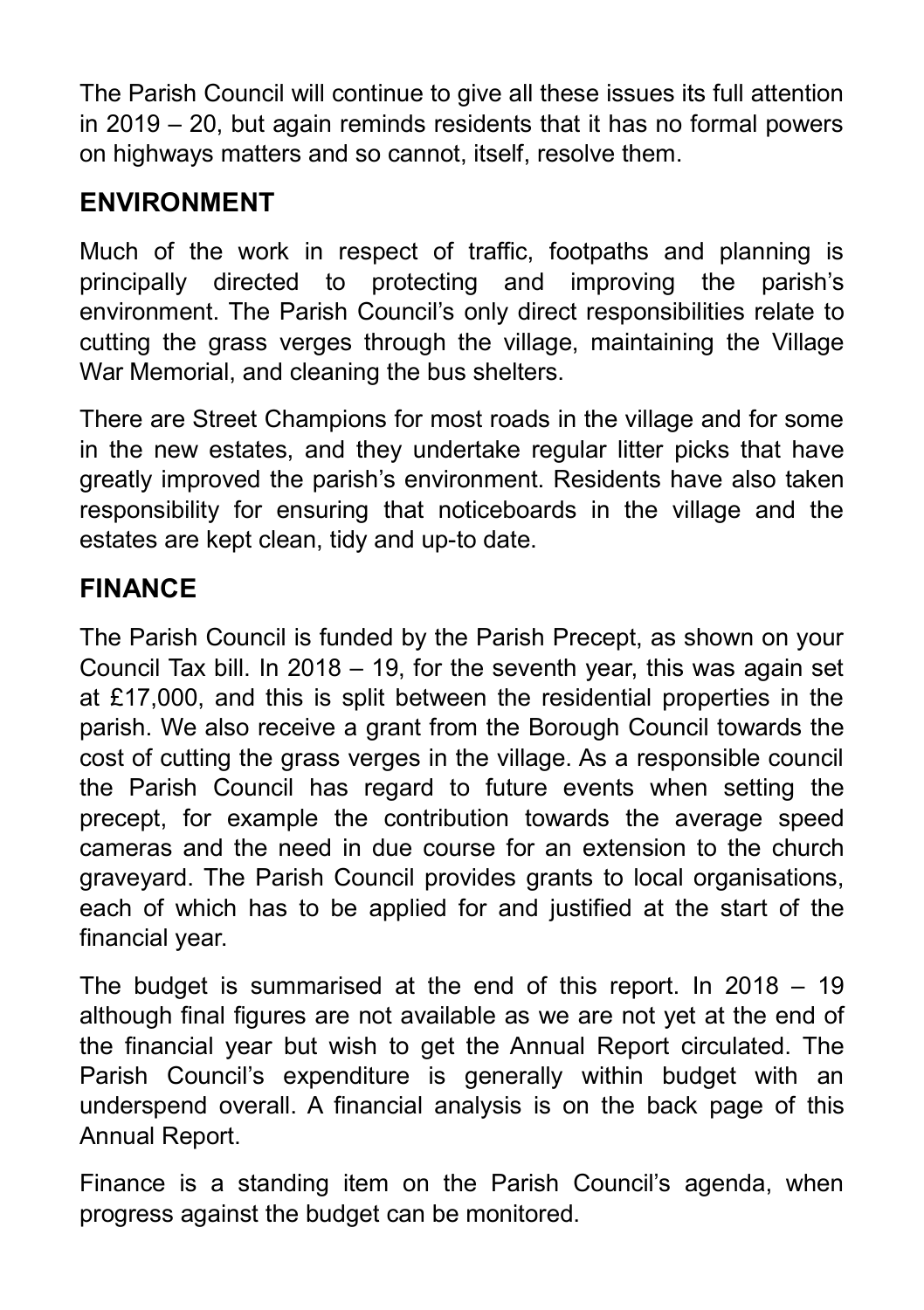#### **OTHER MATTERS**

The Parish Council continues to press for improvements to high speed broadband for all parts of the parish.

There are reports on the Parish Council's meetings in the Village Magazine, and if you are interested you will always be welcome at the Parish Council meetings.

The Clerk has continued to develop an e-mail circulation list to facilitate the speedy and more economic circulation of information to residents. There is also the Renhold website, that has links to the Parish Council's, and that promotes the parish and its organisations.

Parish Council - http://renhold.bedsparishes.gov.uk

Renhold Website - renholdvillage.net

## **THE 2019 PARISH COUNCIL ELECTION PROCESS**

On 2<sup>nd</sup> May Renhold has to elect 9 Parish Councillors, 5 for the North Parish Ward [essentially the village], and 2 each for the South West Parish Ward [Cranbourne Gardens estate] and The Spires Parish Ward [The Spires and Aspire estates]. Information on the process of the election has already been circulated with the Village Magazine. The opportunity of the Annual Report is therefore being used to explain what being a Parish Councillor in Renhold involves.

Parish Councillors are elected for a period of 4 years.

During that time, they and can expect to have 10 full Parish Council meetings each year. Parish Council meetings are held on weekday evenings starting at 19:30 and usually last no longer than 2.5 hours. Meetings are held principally in the Village Hall, but occasionally in The Chapel. Standing items on each agenda are **Open Forum** - when residents can raise matters that concern them, **Borough Councillors Reports**, **Highways**, **Planning**, **Village Matters**, and **Finance**. Under Planning, Councillors see every planning application affecting the parish and can send a response to the Borough Council.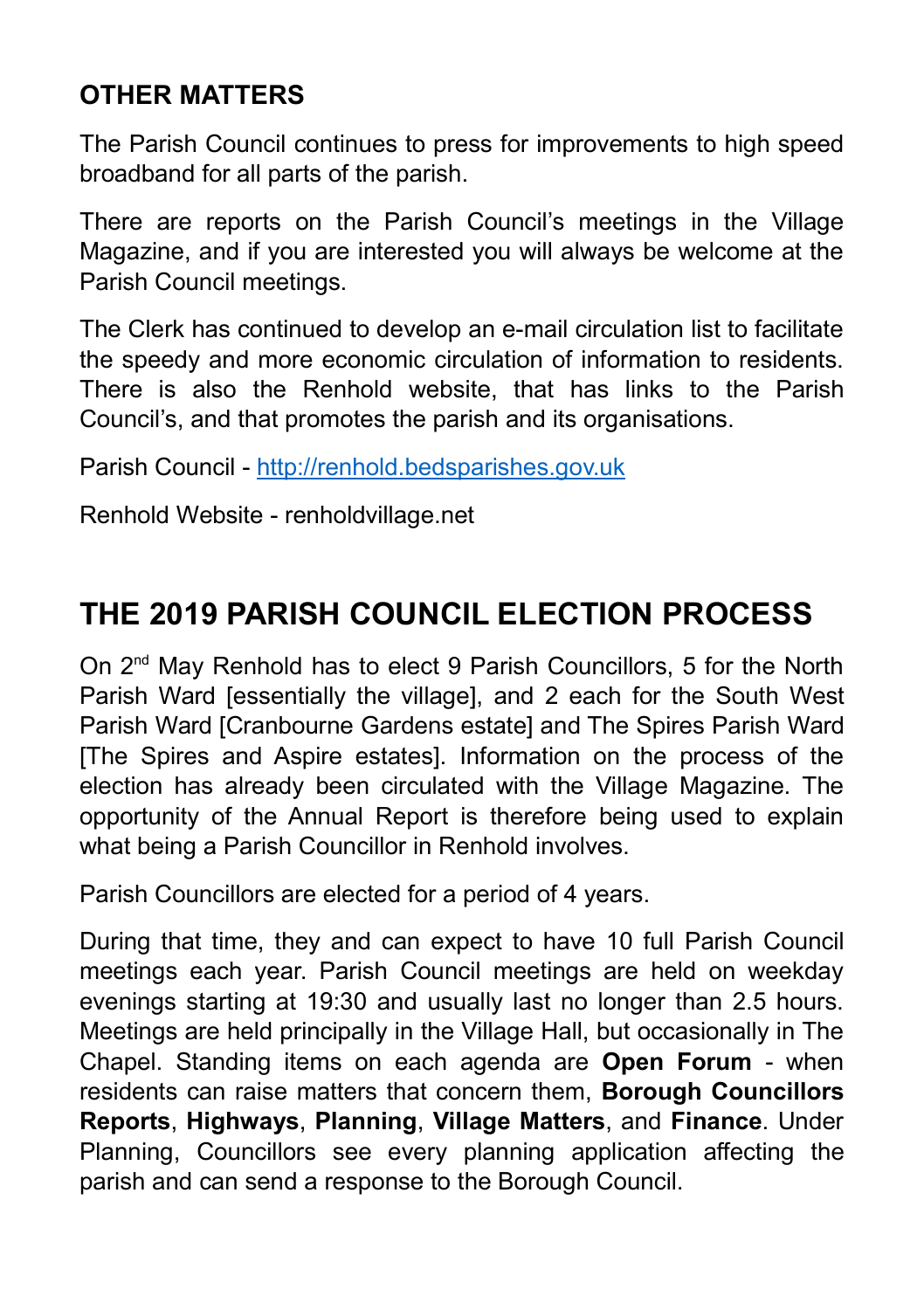Sub-Committees comprising a few Councillors are usually appointed, to allow more in-depth consideration of finance and highways matters, together with occasional Working Parties for specific pieces of work. During 2018 -19 only the Finance Sub-Committee needed to meet, and then only once.

All Parish Council and Sub-Committee meetings are open to the public.

Parish Councillors then have ad hoc meetings on specific issues with Borough Council Members, with Borough Council Officers, and with residents. They may also attend training sessions that are funded by the Parish Council. Training is available, for example, on being a Parish Councillor. Each Parish Council meeting includes the opportunity for Councillors to report back on meetings or training they have attended.

A Parish Council Chairman and a Vice-Chairman are elected at the start of the first meeting after the election, and then at the first Parish Council meeting each Council year – usually in May.

At Parish Council and Sub-Committee meetings all Councillors are entitled to speak on all topics. In Renhold it is the custom to invite residents who are in attendance to contribute to discussions such that all decisions are as well informed as is possible.

The Clerk to the Parish Council keeps Councillors in line with proper procedures and ensures that an accurate record is made of all meetings.

Between meetings there is a free exchange of information between Parish Councillors, usually by e-mail. A folder is also circulated with paper copies of correspondence and papers received by the Parish Clerk. Documents are also posted on the Parish Council's website.

For anyone who is genuinely interested in ensuring that the Parish of Renhold achieves the best it can for its residents, a seat on the Parish Council is the ideal place to be.